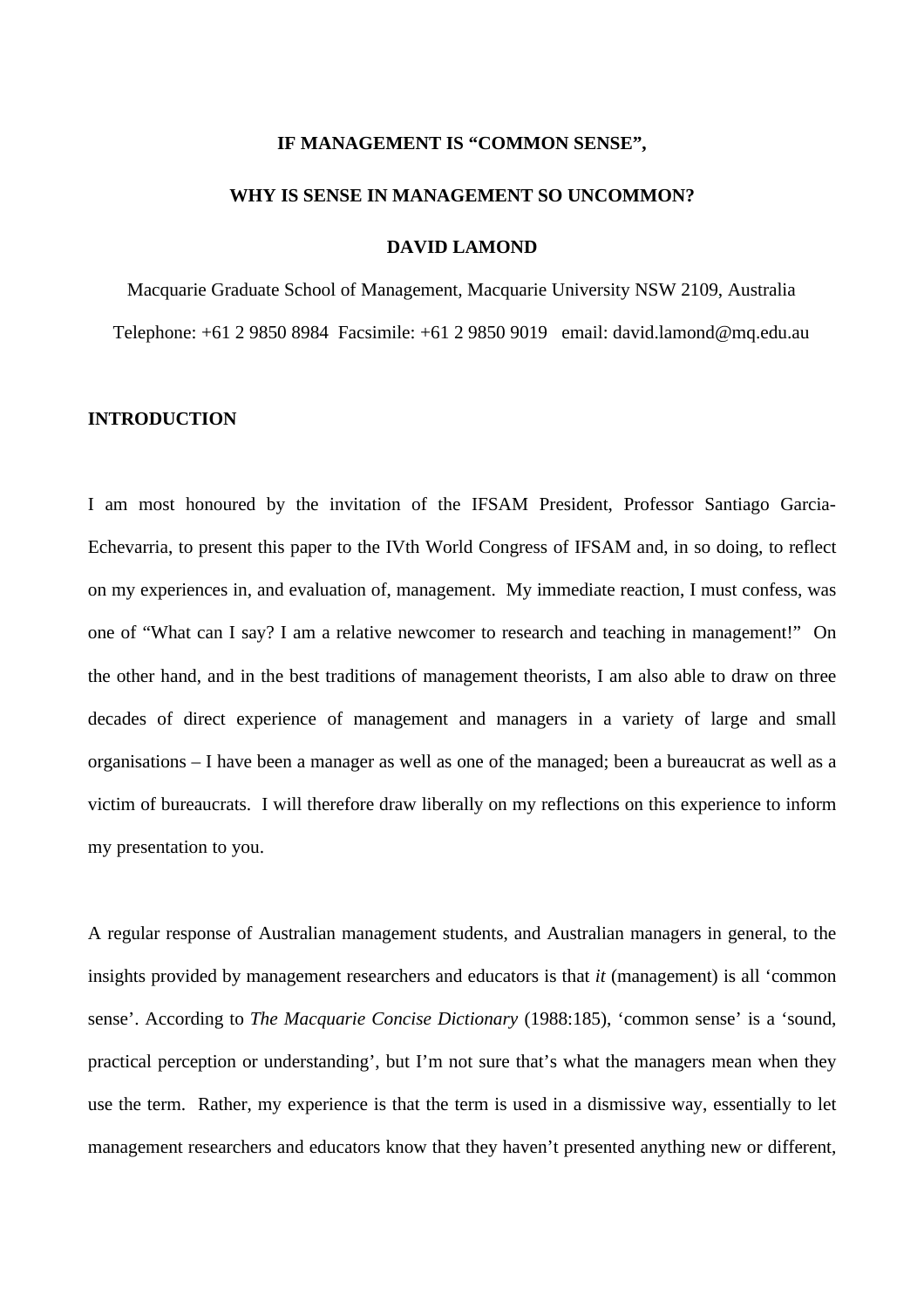or to say, from the managers' perspective, 'we already knew that'. When combined with experience of managers and their observations about management theory, the author is often left to utter what has been called 'Lamond's Lament' (and what has become the title of this paper) – "If management is 'common sense', why is sense in management so uncommon?"

From experience, it would appear that management 'sense' (reason and intelligence) is not as 'common' (widespread; general; ordinary) as it might be. I mean by this, if there is a common view on what makes sense for managers, why don't managers practise it? Why is it that when one stands in front of a class and there is agreement on the 'sense' of the theory, exhortations to practise the theory are met with dissembling and excuses as to why the theory will not work in the "real world". This paper examines some of the reasons for such a response and, in doing so, utilises an analytical framework for understanding management provided by Thomas (1993:33*ff*). It concludes with some observations about the kind of management education that is informed by a notion of management as 'uncommon sense'.

## **MEANS AND ENDS IN MANAGEMENT**

A recent critique of management fads and fashions (Micklethwait and Wooldridge, 1997), which explored the thoughts of an alphabet of contemporary management theorists, characterised management as an immature discipline that is about one hundred years too young. In doing so, the authors (Micklethwait and Wooldridge, 1997:330) provide a number of examples of 'fuzzy thinking' that passes for management, *viz*:

"The three most popular public-sector fads – downsizing, re-engineering and total quality management – are, on many points of substance, mutually incompatible.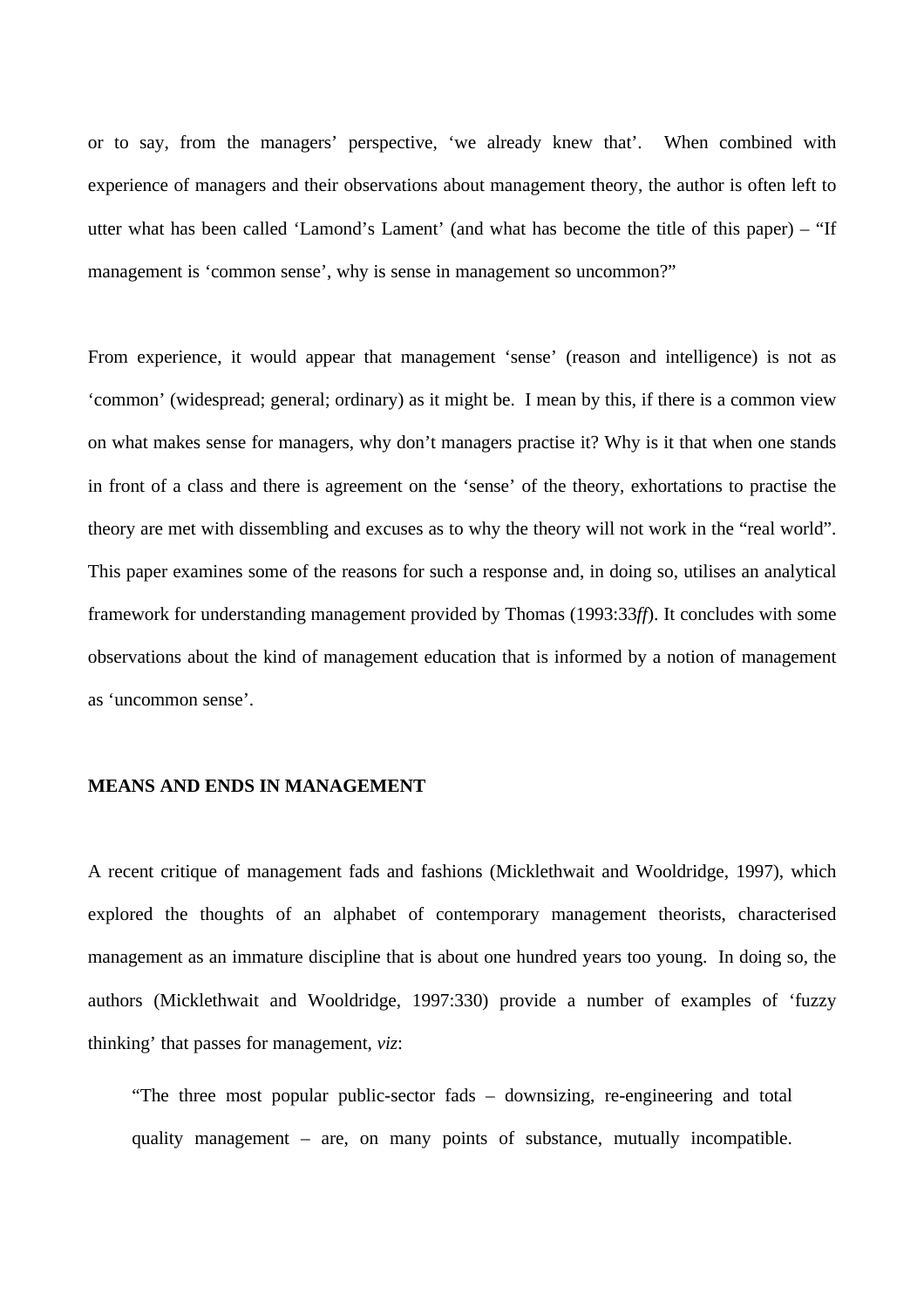Downsizing argues that workers are expendable; TQM sees them as an invaluable resource. Re-engineering depends on ripping up the organisation and starting again; TQM is a doctrine of continuous, incremental improvement."

If management is 'common sense', how is it that we have a situation where not only are three disparate theories about management practices developed, but then implemented side by side without seeming consideration of their inconsistencies? The answer lies, at least in part, in the theory development process and the assumptions which apparently inform the process.

In his contribution to the "What is Management?" debate, Thomas (1993:33-34) draws our attention to two key assumptions which appear to underpin the various theories developed to understand management. These relate to means and ends. The first assumption is about the rationality of the management process and relates to the extent to which the means adopted by managers to achieve certain organisational ends are held to be rational. The second assumption is about the sectionalism of organisational ends and relates to the extent to which the ends or objectives of the organisation are widely shared by its members and other stakeholders.

Thomas (1993:35) defines rationality as "an attribute of the means managers use to implement given ends, that is as an attribute of managerial techniques". Following on recent interpretations of Max Weber's writings on rationality (see, for example, Brubaker, 1984; Lamond, 1991) Thomas (1993:35) delineates objective and subjective rationality as it relates to the relationship between ends (objectives) and the means (strategies) to achieve them. In essence, an action is subjectively rational if it makes sense to the actor, while action is objectively rational if it makes sense to the observer, by application of the scientific method. Clearly, an action may be *subjectively* rational,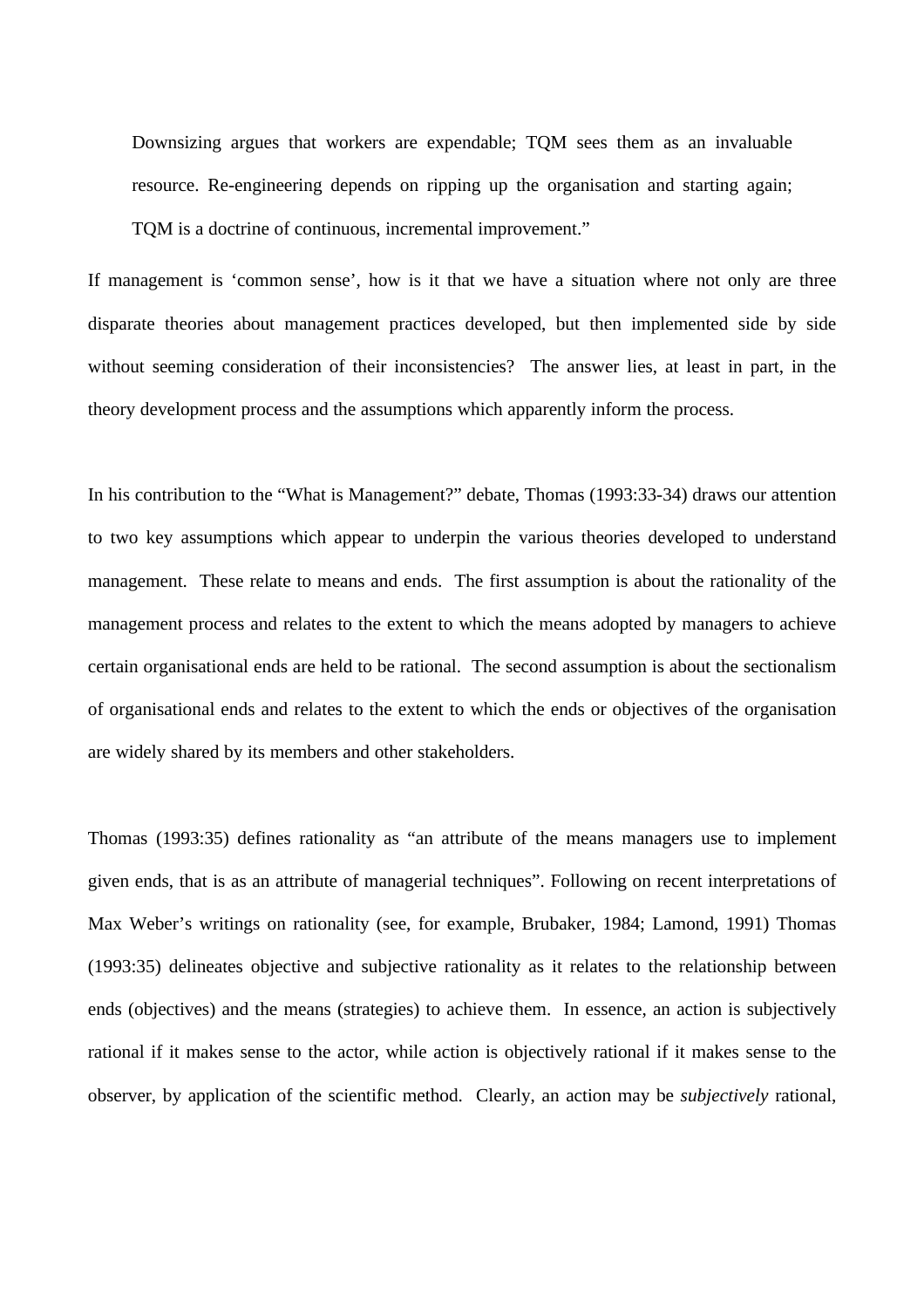because it makes sense to the actor, but it may not necessarily be *objectively* rational, because it is not amenable to demonstration by the scientific method.

The second assumption to which Thomas (1993:34) refers is sectionalism – the extent to which management theories assume that managers are concerned with the pursuit of generally agreed, unitary ends or with the advancement of the interests of specific groups of organisational stakeholders. We might see this assumption more closely linked to the first when we witness managerial techniques applied to goals which serve the interests of managers and employers at the expense of the employees and ask the question 'rationality for whom?' (Clegg, 1979).

Combining these assumptions in a two dimensional 'map' produces an analytical framework for understanding management, summarised in Figure 1. By examining management against these two dimensions simultaneously, we can identify managers as belonging to a rational profession (which is informed by common sense), as agents of sectional interests, as magicians or as politicians. My experience of managers and as manager suggests that each of these is a legitimate basis for analysing management, in so far as they each capture a part of the management process as it is played out. What follows is an examination of each of Thomas' (1993) approaches to understanding management incorporating a series of case studies and models which show that each can be useful according to the circumstances in which managers find themselves.

|                | <b>Means</b>                          |                            |  |
|----------------|---------------------------------------|----------------------------|--|
|                | <b>Objectively Rational?</b>          |                            |  |
|                | <b>Yes</b>                            | N <sub>0</sub>             |  |
| <b>Unitary</b> | <b>Rational Professional Practice</b> | Magic/religious experience |  |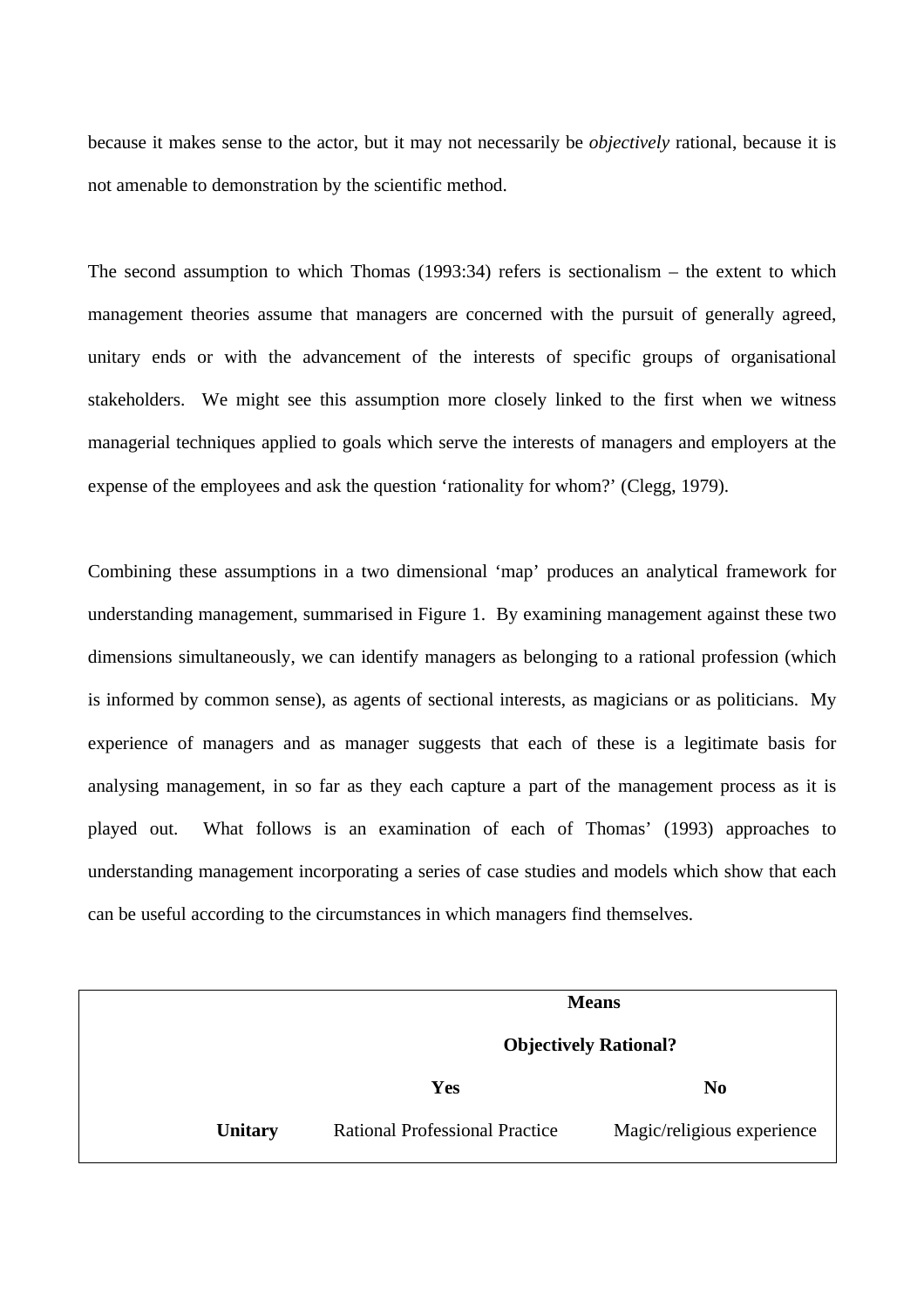## **Figure 1: A 'means-ends' framework for analysing management**

(adapted from Thomas, 1993:34)

## **Objectively rational strategies, unitary objectives**

According to the first category in Figure 1 (rational professional practice), management is "a process focused upon the construction, selection, evaluation and implementation of courses of action which are judged according to organizational criteria, especially of efficiency and effectiveness, and which are means to the realization of widely shared ends" (Thomas, 1993:37). This definition is one that reaffirms the view of management as 'common sense' and is similar to one used in a recent report on leadership and management skills in Australia, known as the Karpin Report (Commonwealth of Australia, 1995a;1995b). In this report (Midgley, 1995:60), management is defined as:

> Primarily a set of formal and explicit tools and techniques, based on rational reasoning and testing, that are designed to be used in remarkably similar ways across a wide range of business situations.

The report examined the skills and knowledge required by current and future Australian managers, and the kinds of educational experiences necessary to foster them. In doing so, the report made critical assumptions about the kinds of functions and behaviours that can be properly called 'managerial'. The response to the report was mixed (see for example, Lamond, 1995a; 1996a) and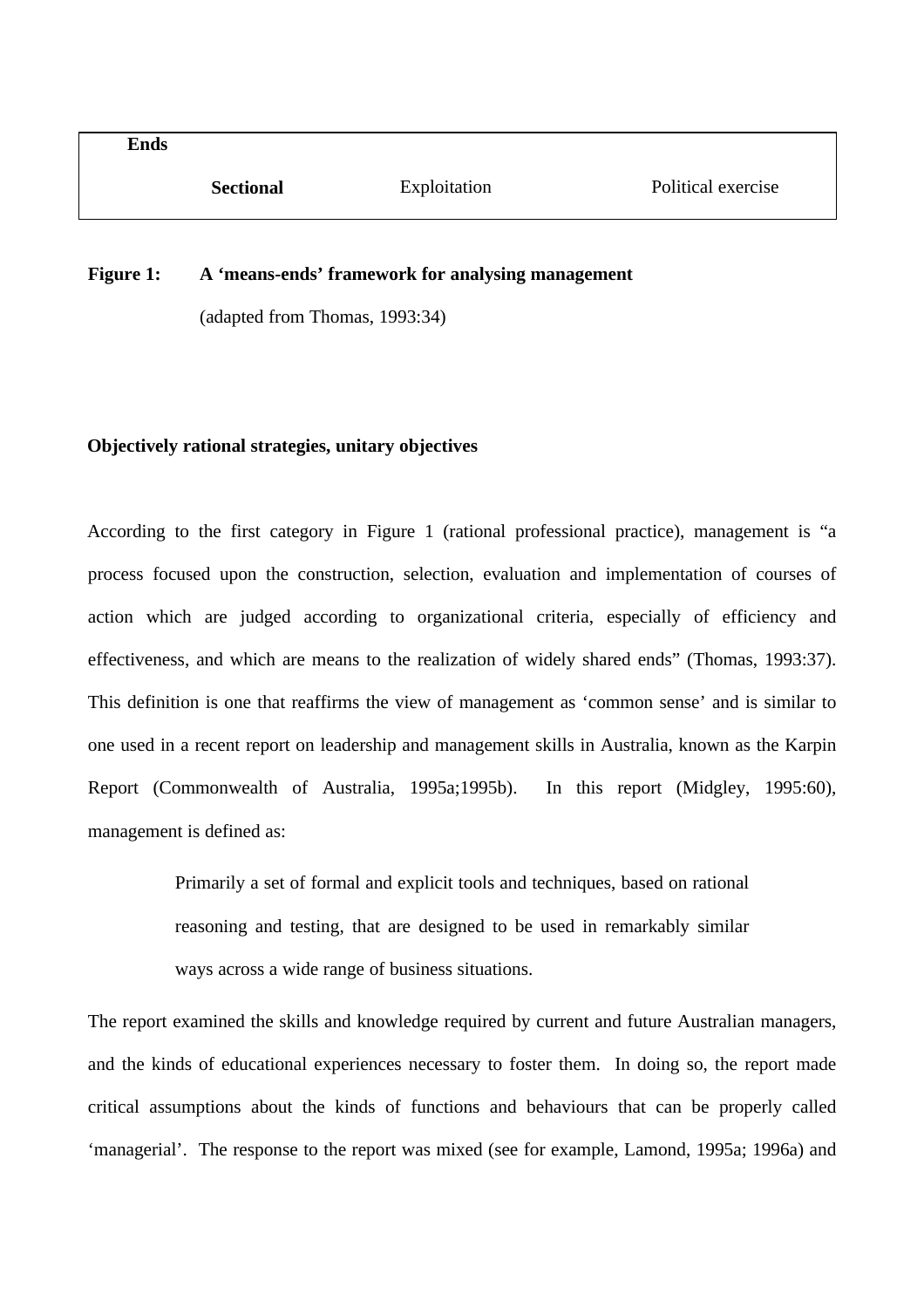was eventually all but ignored by government when its findings and recommendations were made public. It is, nonetheless, an important touchstone for an understanding of management in Australia, and indicates a preparedness to accept the notion of management as a rational process in an Australian context. At the same time, one might ponder briefly what constitutes these "formal and explicit tools"; whither the place of intuition (which March and Simon (1993:11-13) among others identify as a major source of intelligent organizational behaviour); and what about "nonbusiness" (government and not-for-profit) situations?

Another example of the willingness in Australia to accept the notion of management as a rational practice is given by the establishment in the Australian state of New South Wales of a Senior Executive Service (SES) (Lamond, 1991). The implementation of the SES scheme took place "in the spirit of bringing the corporate ethos to the big slumbering NSW bureaucracy" (Steketee, 1991). In this regard, the NSW Government followed a well-worn path which had been widely described, examined and debated (Bryson, 1987; Cole, 1988; Considine, 1988; Harris, 1989; Holmes, 1989; Keating, 1989; Painter, 1988; Paterson, 1988; Weller and Lewis, 1989; and Yeatman, 1987). This debate turned on the question of the business of government and, as a corollary, the appropriateness of what is seen as a private sector approach to a public sector dilemma.

Critics like Bryson (1987), Painter (1988) and Yeatman (1987) argued that the new management ethos imported, without serious examination, a bunch of private sector techniques likely to distort the operation of the public sector. As Plumptre (1988:49) pointed out, the work of government is different from the work of business and, in the words of Lord Bancroft, former head of the UK Home Civil Service: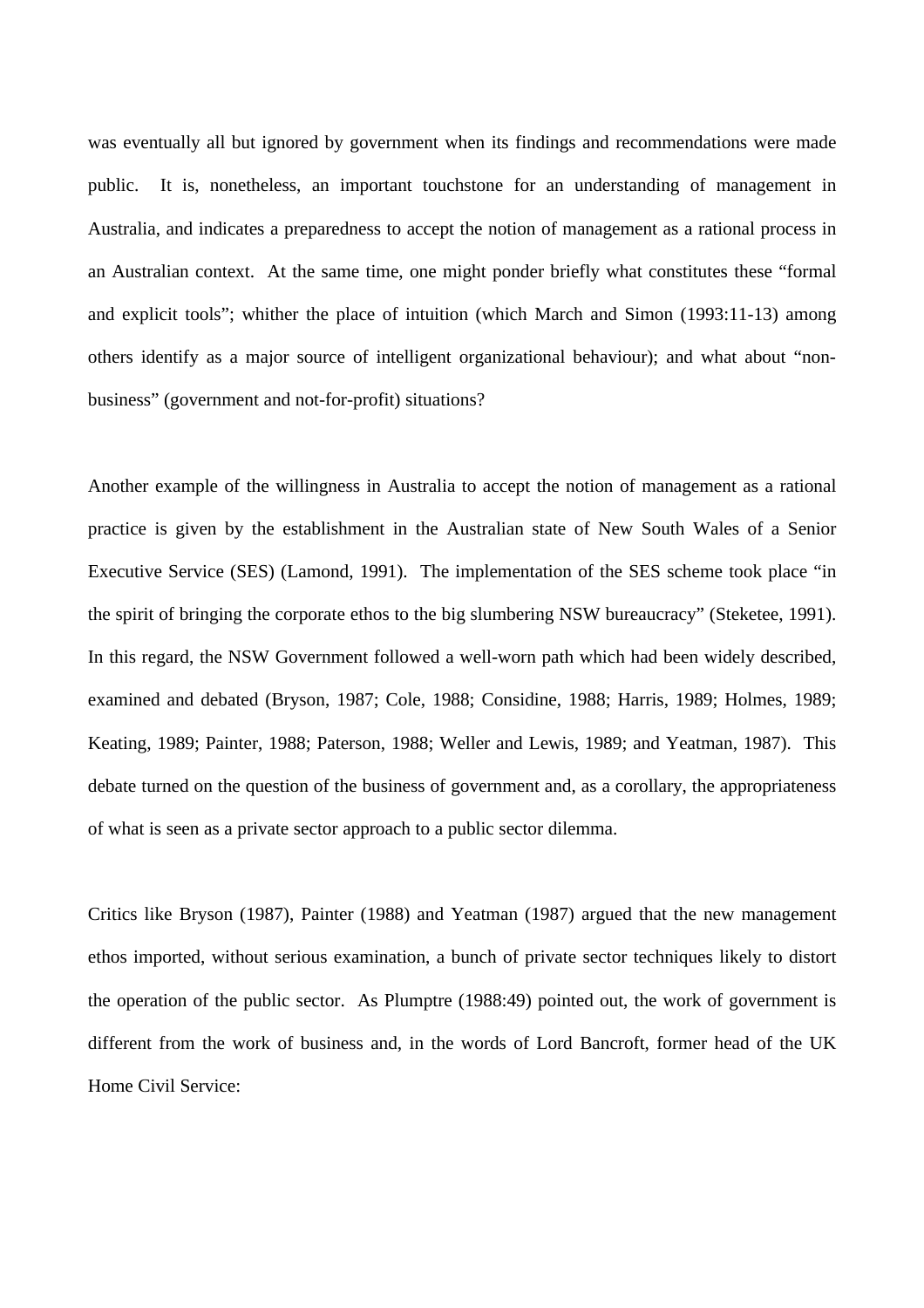Much has been said about the analogy between running a business and running a government. This is a sloppy analogy for a start. If one simply substitutes "running a business" on the one hand and "governing a parliamentary democracy" on the other the falsity of the conceit is obvious...[In government] there is immense concern to see that individuals and groups, large and small, are treated fairly and equally, and receive all the benefits that may be open to them....[T]he pursuit of evenhandedness in the treatment of the enormously varied individual circumstances of the millions whose affairs become the business of government makes for highly complex administration

These complex issues demand a set of governance competencies at all levels of the public bureaucracy, becoming crucial at the points of interface between the elected government, in interagency co-ordination, with the media and with various interest groups (Lane and Wolf, 1990 p79). That this set of skills is not gained in the private sector was borne out by the NSW experience (Lamond, 1991). There has been and no doubt will continue to be debate about what constitutes the skill base and ethical standards required of *public sector* mangers and how much emphasis is given to the wants of the community as against the government of the day. In the meantime, the emphasis on the adoption of business practices by government agencies may obscure why they were situated in the public sector in the first place (Plumptre 1988 p49).

#### **Objectively rational strategies, sectional objectives**

The first breakdown in the notion of management as 'common sense' is acknowledged in the category in Figure 1 that identifies management as exploitation – managers are still concerned with the application of efficacious techniques to realise particular ends, but now those ends are identified with the interests of one or more specific groups of stakeholders – the managers themselves and the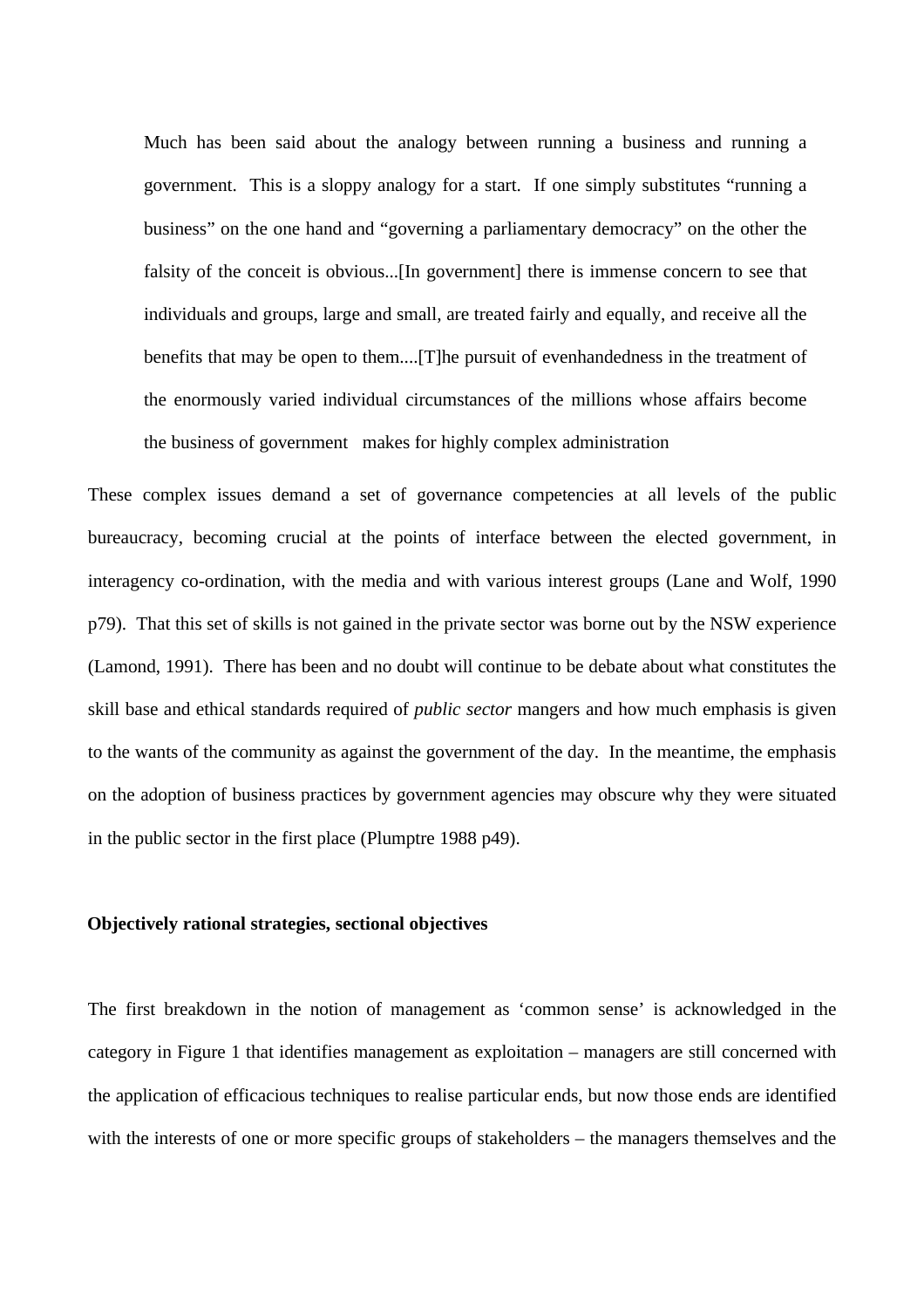shareholders. An example of management of this kind is given by the experience of the employees the then State Bank of NSW (Lamond, 1995b).

In May 1990, the State Bank of New South Wales (SBNSW) was formally incorporated under the Companies (New South Wales) Code. Corporatisation was welcomed by the Bank's Board Chairman as "a welcome step towards what we hope will be eventual privatisation and full private sector competition". It (corporatisation) was to form "the basis for assessing the Bank's performance in meeting its objectives and being profitable, efficient and competitive". Subsequent reports of the Bank's performance were framed against its Statement of Purpose and Statement of Corporate Intent.

In 1993, at a time when the Bank's privatisation appeared to be imminent, the Industrial Relations Commission of New South Wales considered an application by the Australian Bank Employees' Union (ABEU) for a pay rise. In essence, the ABEU argued that the Bank's performance had improved over the previous five years and, since the Bank's employees had made a contribution to that improvement, the employees should share in the gains via a salary increase. The Bank's response was that, although there may have been an improvement in the Bank's performance, this was largely due to technological and other efficiency enhancement factors, so that the employees' contribution did not warrant sharing in the gains.

The evidence presented by the Union to demonstrate improvements in organisational and employee performance was based on publicly available information such as Annual Reports, and it was reasonable to conclude that there had been a significant improvement in the performance of the State Bank of New South Wales since 1988. It was also clear that, in terms of the Bank's own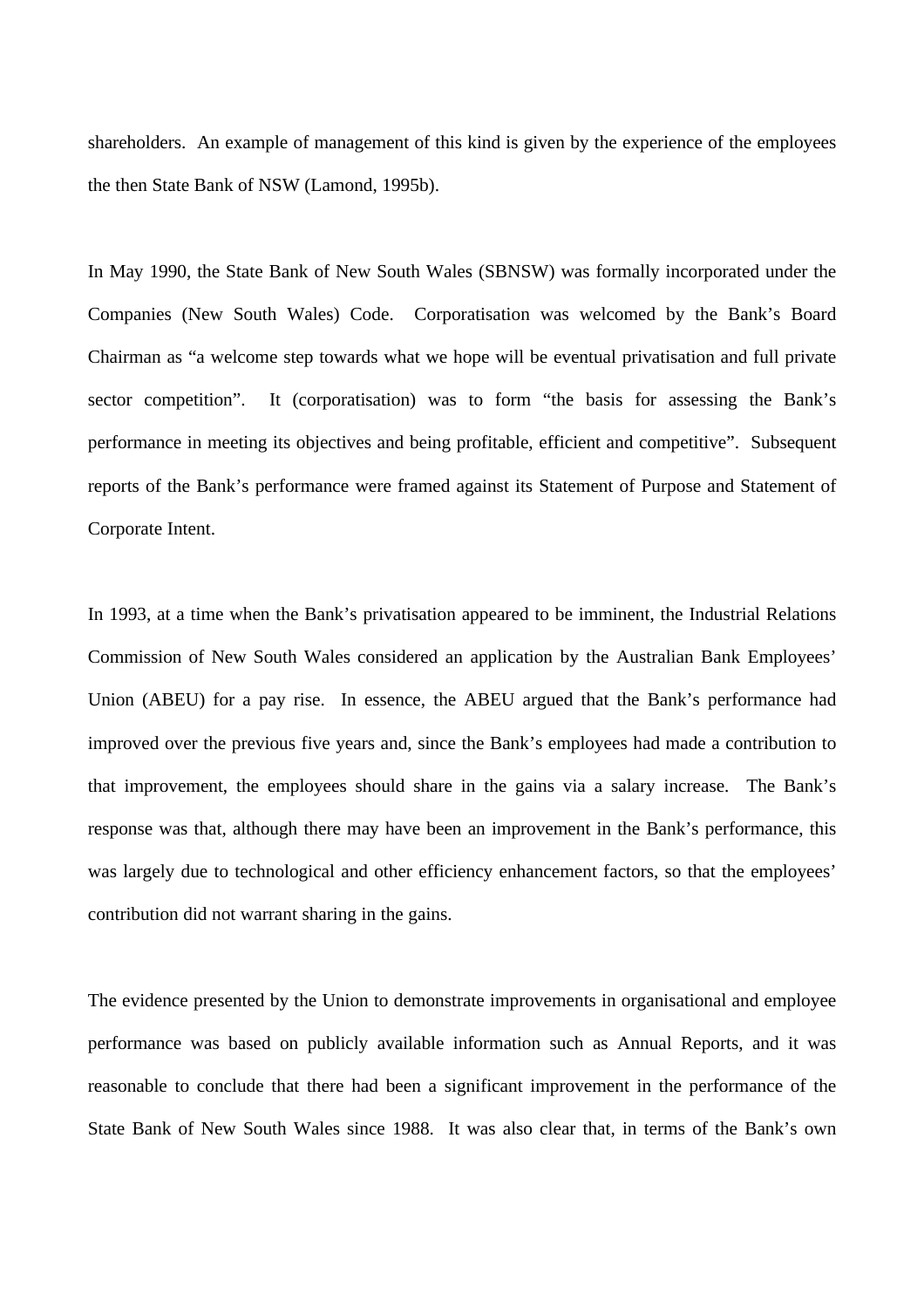performance indicators and the narrative of the Bank's senior management, the Bank's employees have made a substantial contribution to improvement in that performance. The Bank, however, rejected much of the evidence presented by the Union as "arm's length" and lacking "any substantive basis".

Here was an organisation focused on being more efficient and effective and which had put into place a series of initiatives to that end, but when it came to sharing the gains of those initiatives, the managers and their shareholders were reticent to share them with the employees. The question 'rationality for whom?' seems particularly appropriate in this context. Indeed, the Bank decided to settle the matter without arbitration and negotiate a pay rise when it became clear that any other course of action would have been considered not only objectively irrational but non-rational.

### **Subjectively rational strategies, unitary objectives**

Thomas (1993:39-40) calls the third category magic/religion – organisational objectives are generally agreed, but the means designed to achieve them are not able to be shown to be objectively rational. Having said that, Thomas (1993:39) is quick to reaffirm the view that behaviour which is not objectively rational is not necessarily unreasonable or insane. Rather, as was noted earlier, managers, faced with multivariate, complex, and uncertain operating environments rely as much on the intuition identified by March and Simon (1993) as on scientific approaches. One might describe it as a magical or religious experience to the extent that even when managers rely on 'scientific' methods, their use is often an 'act of faith' rather than because they can be linked to results that show unequivocal evidence of causality. On the other hand, it might be more appropriate to refer to such an interpretation as the *art* of management.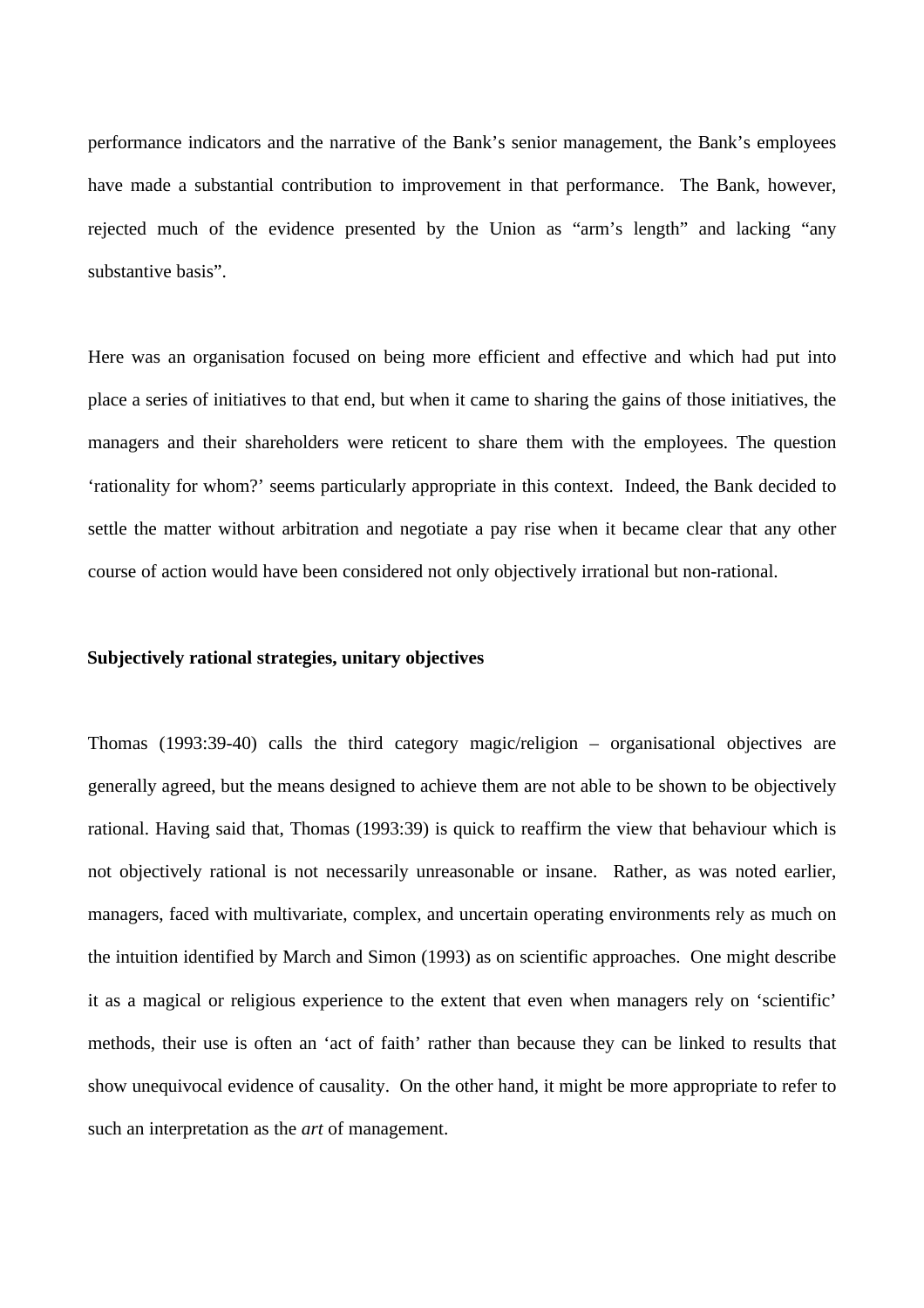Returning to the Karpin report (Commonwealth of Australia, 1995) discussed earlier, we see in the report a sample of historical perspectives on the role of managers, summarised in Table 1. This table neatly illustrates how even when there may be general agreement on the objectives to be achieved by the organisation and its managers and the activities to be carried out by those managers there are, between the different theorists, different ways of characterising those activities. Indeed, one of the theorists (Mintzberg) has dismissed the ideas of another (Fayol) as 'folklore'. More recent analyses suggest that Fayol and Mintzberg actually have much in common (*cf* Lamond, 1997a, 1998; Tsoukas, 1994), but even that may be seen as a rapprochement based on subjective rationality. Suffice to say, it is difficult to argue a case for management as predicated on objective rationality when management theorists are unable to agree on what management is.

| Fayol (1949) | Mintzberg (1975) | Kotter (1982)           | Luthans et al. (1988)   | Hill (1992)  |
|--------------|------------------|-------------------------|-------------------------|--------------|
| Planning     | Figurehead       | Setting goals and       | Exchanging              | Team Leader  |
|              |                  | strategies              | information             |              |
| Organising   | Leader           | Allocating resources    | Handling paperwork      | Sales Leader |
| Command      | Liaison          | Monitoring activities   | Planning                | <b>Boss</b>  |
| Coordination | Monitor          | Getting information,    | Decision-making         | Supervisor   |
|              |                  | cooperation and support |                         |              |
|              |                  | from superiors          |                         |              |
| Control      | Disseminator     | Getting cooperation     | Controlling             | Organiser    |
|              |                  | from other groups       |                         |              |
|              | Spokesperson     | Motivating, controlling | Interacting with        | Liaison      |
|              |                  | and managing conflict   | outsiders               |              |
|              | Entrepreneur     |                         | Socialising/politicking | Politician   |
|              | Disturbance      |                         | People manager          |              |
|              | handler          |                         |                         |              |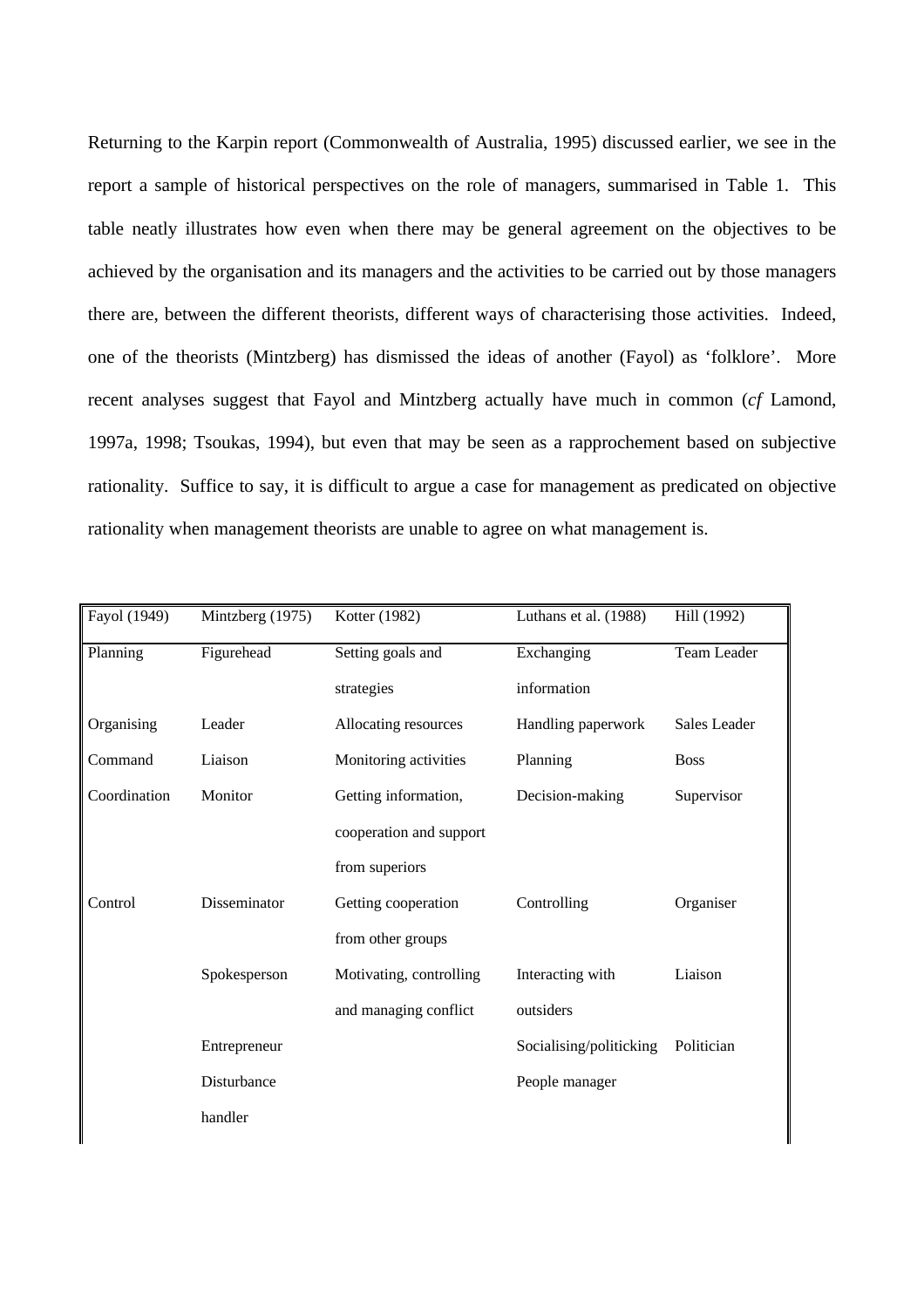#### **Table 1: Historical perspectives on the role of managers**

(from Commonwealth of Australia, 1995:21)

One might also note, *en passant*, that Thomas' (1993:39-40) approach appears particularly apposite for understanding the management of people in an organisation, in so far as it recognises that the process of managing people is not some form of linear determinism. Rather, it is consistent with the observation by McBride (1993:58) that

The rationale for the behaviour of persons is fundamentally different from the rationale for the behaviour of things. Human behaviour is not subject to the laws of nature. We have free will, we are capable of conscious intelligent self-direction.

We may decide, for example, that we understand the relationship between reward systems and our employees' motivations as a basis for developing a performance reward system. As we take account of the free will and conscious, intelligent self-direction of those we manage however, much of our knowledge of the motivations of those we manage is imputed rather than known directly, and our imputations may or may not reflect the reality of individuals' motives. To the extent our interpretations do not accord with those of others (including those we are trying to motivate), it is likely that our actions will appear objectively irrational while being subjectively rational.

# **Subjectively rational strategies, sectional objectives**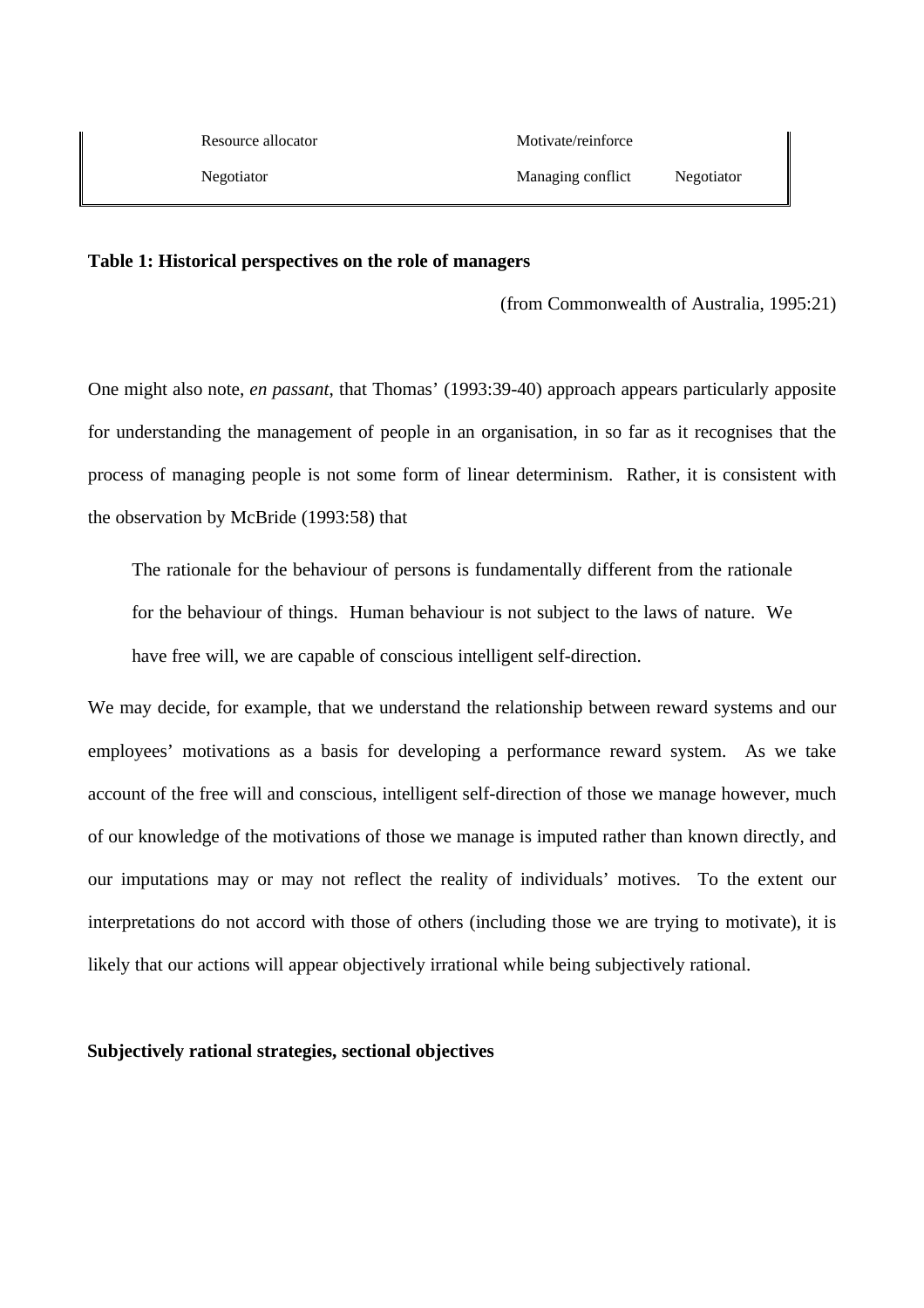Thomas (1993:40) notes that the political approach is the one that departs most radically from the rational or 'common sense' view of management. More than just the agents of capital that the exploitation view suggests though, here are managers recognising that there are multiple interest groups to be satisfied and, because the processes are 'complex and essentially indeterminate, management acts rather like a player in a multidimensional game of chess' (Thomas, 1993:40). This was the experience when employing faculty directed management consulting projects as a core educational experience in an Australian MBA program. In trying to offer a "real" learning experience that was at once relevant and academically rigorous, there was the perennial problem of trying to "serve two masters" - to ensure the project was a valuable learning experience for the students and, at the same time, make sure the results satisfied the needs of the client (Lamond, 1994; 1995c).

The consulting projects were undertaken by students at the Macquarie University Graduate School of Management (MGSM) in Australia, as an action learning approach to management education which was designed to complement and supplement the knowing and understanding elements of the rest of their MBA program. The feedback from the clients was overwhelmingly positive, as was much of the feedback from students. On the other hand there were difficulties in trying satisfy both groups with different requirements. The main problems were experienced by the students.

While trying to satisfy the client's needs was important, the students were primarily engaged in a problem solving exercise, and they were expected to maintain high levels of academic rigour. In discussion with them, many students indicated they had been used to a "near enough is good enough" approach in their workplaces, as they got about "getting things done". This almost exclusive emphasis on "doing" rather than "thinking" led them to become too willing to accept the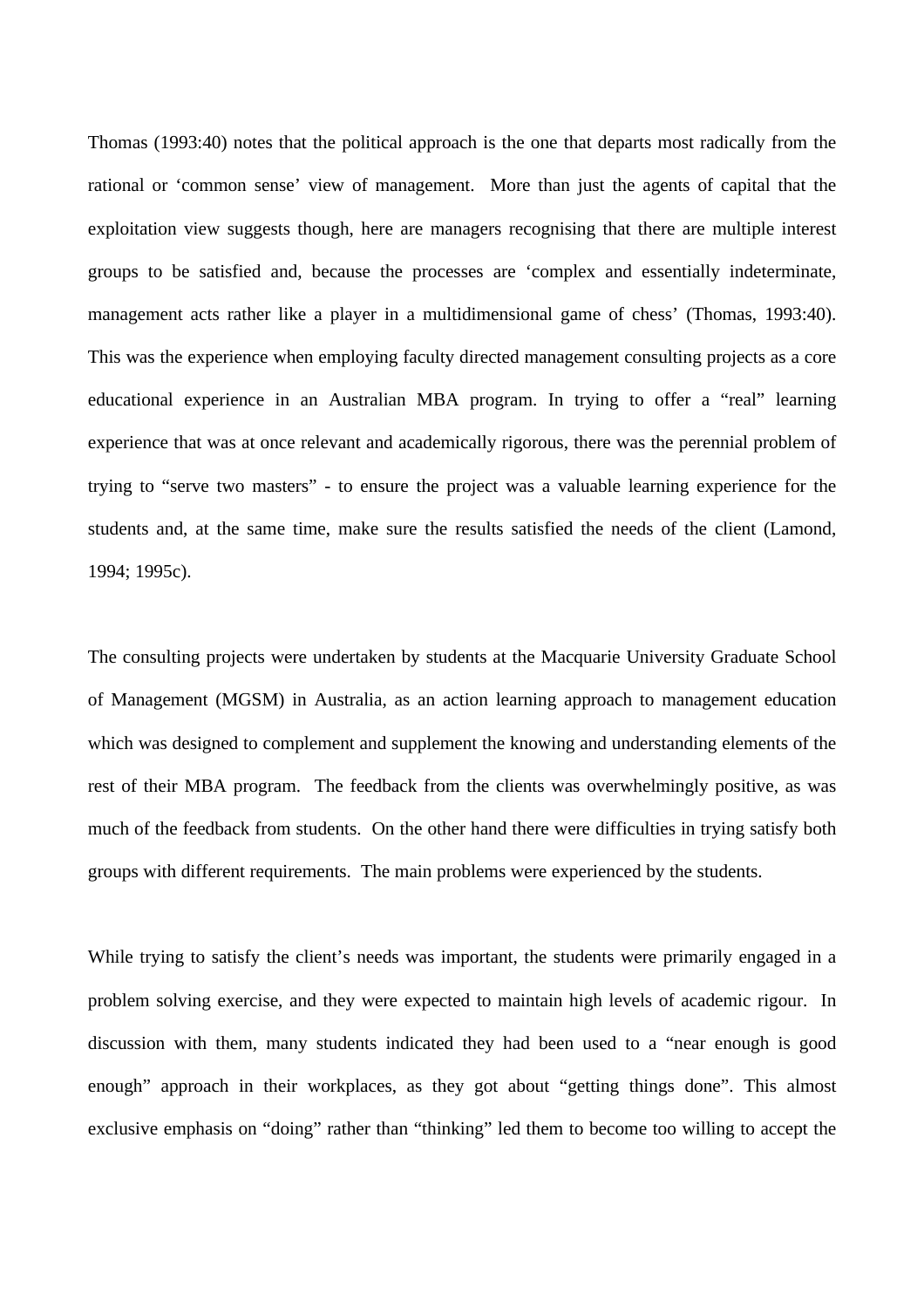ideas and theories to which they were exposed, both in the workplace and at the MGSM. In their search for the "quick fix" solutions to their management problems, their concern was mainly one of finding the appropriate "formula". The idea, therefore, of being constantly challenged as they presented their diagnoses and prescriptions for their clients was a difficult matter with which to come to terms.

Yet, with hindsight, many students appreciated this emphasis on critical thinking. For example, as one student put it:

For a number of reasons, this unit was a painful experience. At the same time, the biggest pain (a relentless insistence on discipline in an academic sense) was my greatest personal gain.

For others though, the critical analysis of their work was often interpreted as a "lack of support". This apparent bimodal response of the MGSM students to their project experience is similar to that reported by Baburoglu (1994) who, in describing the intra-group processes of self-managing student groups in a change program, identified two broad groups of participants, the "disintegrators" and the "integrators". Examples of comments and actions from the former group were given as "just give us the recipes", "there is too much reading material", belittling the knowledge base ("I know better"), and "I don't understand". Integrators' comments in turn were "let's discover", "that's why we're here", "teach us", and "it's OK (for the moment) not to understand". The resulting student evaluations of that course were also described as bimodal - "the students either loved it or hated it" (Baburoglu, 1994).

In managing this activity and taking account of the needs of the different stakeholders, it is clear there was no unifying objective between the clients and students (or even, in some cases, amongst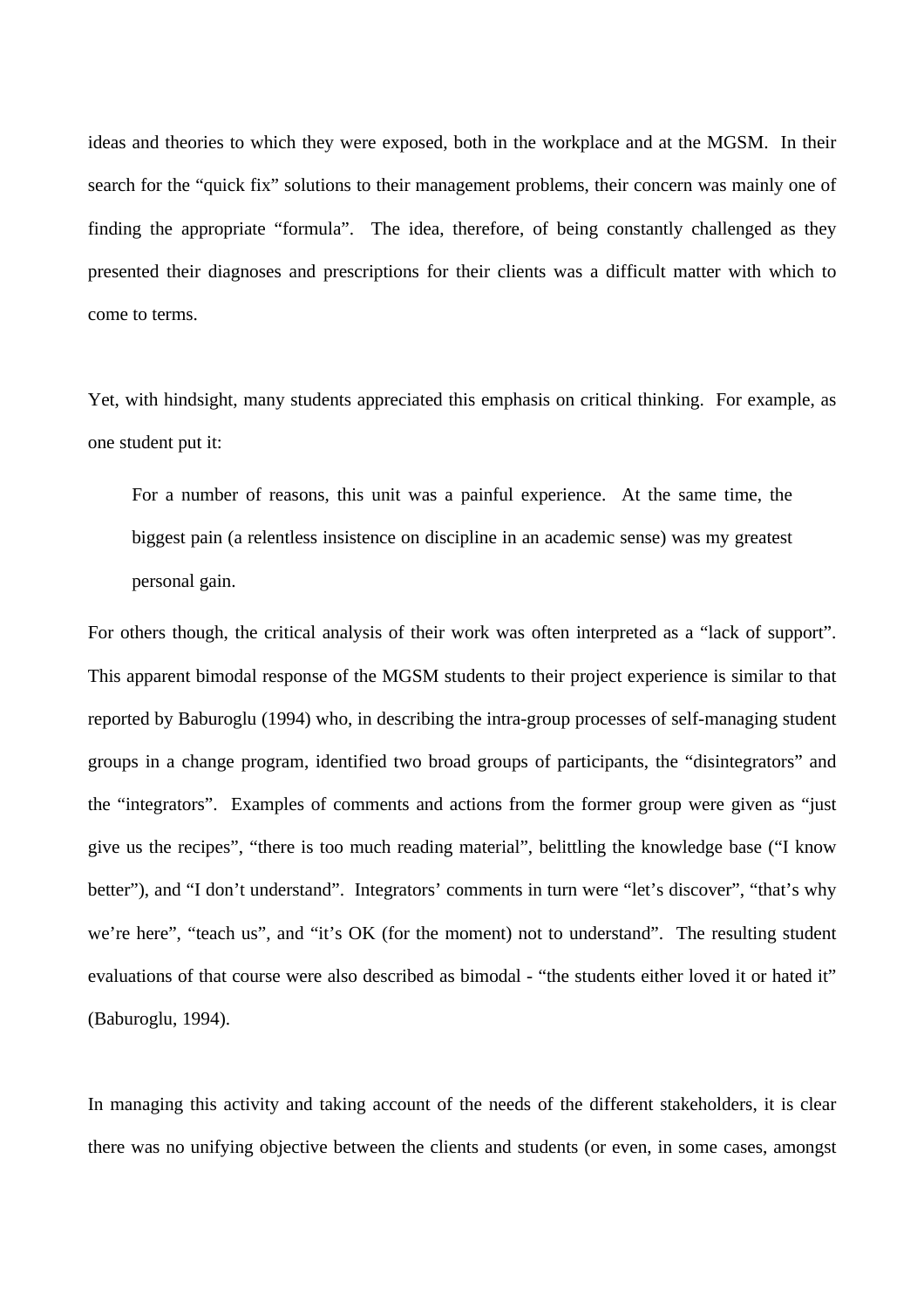the students themselves). Further, in an area where, at the time, not much had been written, there was little in the way of scientific knowledge against which to determine what was objectively rational. Rather, the approach was firmly rooted in what appeared to be subjectively rational, given the disparate ends to be achieved.

## **Management in Context**

A number of contemporary writers on management have approached an understanding of management by way of metaphors (Morgan, 1986/1997) or frames (Bolman and Deal, 1991/1997) that proffer multiple perspectives from which to view organisations, and the processes of management and the behaviour of managers within them. These authors reject the notion of a commonly understood view of organisations, their objectives and the means by which they are achieved, for a pluralist view. In doing so, they all reject the notion of management as *common* sense. Rather, management 'makes sense' according to the perspective from which you view it.

This section moves beyond Thomas' (1993) taxonomy to consider more explicitly the context within which management is practised. It examines the application of the learning organisation concept, developed as 'common sense' in a Western operating context to one where the potential for cultural differences was maximised. Several years ago, the author had the privilege of working with Universitas Terbuka (the Open University) in Indonesia on a human resource development project for the university. Among the outputs of this project was a case study of unit manager participation in human resource development (Lamond, 1996b; 1997b).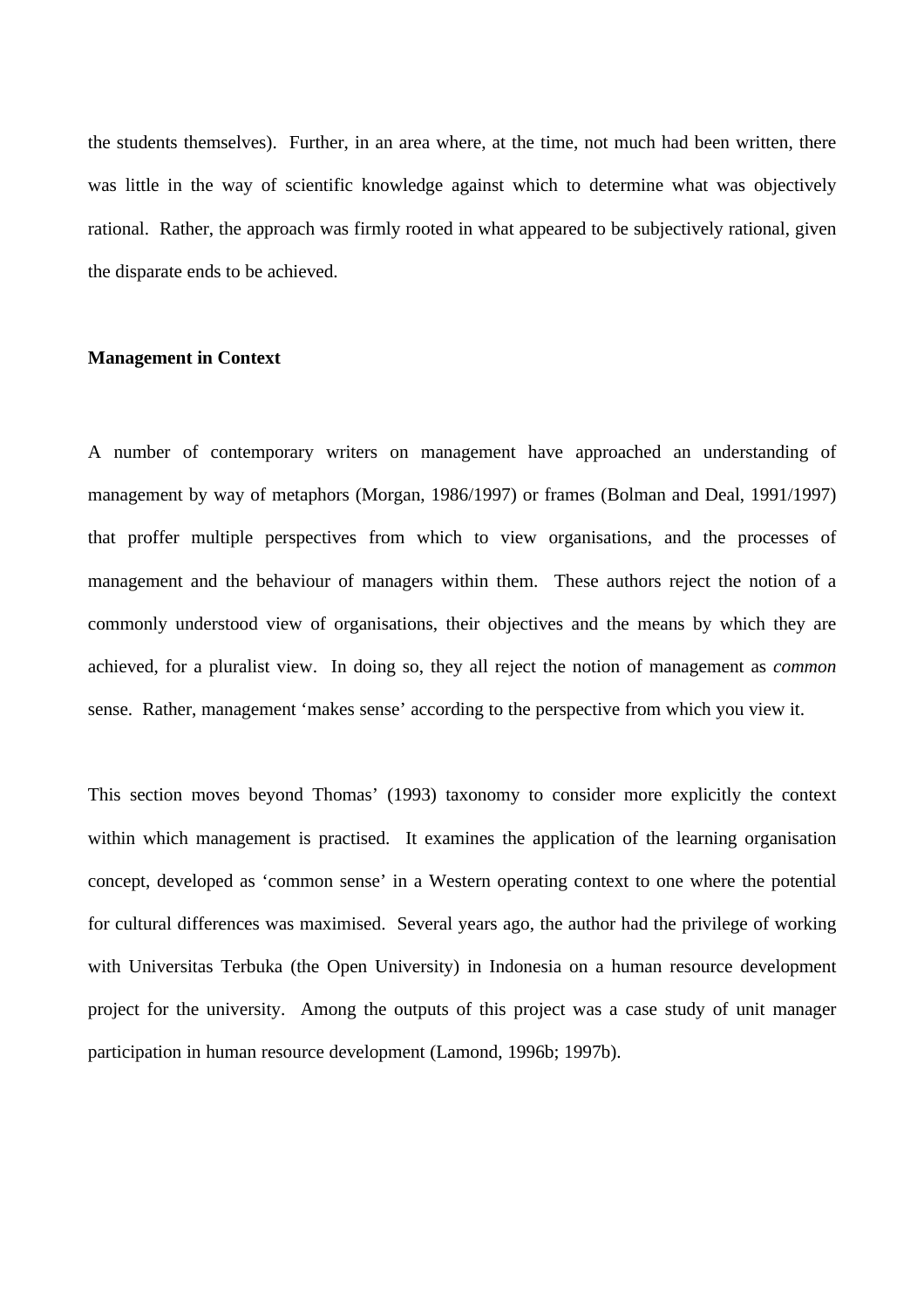The approach to this project was explicitly informed by the concept of "stakeholder management" as central to producing an outcome that would benefit the organisation and the individuals which populate it (Greene, 1988; Hegarty and Sporn, 1988; Lamond, 1994; Lamond, 1995b). This approach is based on a recognition that often the client doesn't know what the problem is (or at least has a notion of the problem but is unable to articulate it) and may need help to figure it out in what Schein (1990) calls a "mutual inquiry process that ... creates a shared sense of responsibility". However, previous research (Hampden-Turner and Trompenaars, 1994; Hofstede, 1980; Marquardt and Engel, 1993) had raised a series of questions as to whether the stakeholder approach and the 'learning organisation' concept make sense in a different cultural context. In particular, it raised the question as to whether the particular stakeholder approach used by the author in a number of Western contexts (Lamond, 1994; Lamond, 1995b) was an appropriate approach to working with line managers in an Indonesian organisation.

The technical process of identifying the qualifications/skills gap to be filled at UT was a relatively straightforward one. At the same time, recruitment restrictions in place at the time of the project meant the range of strategic choices in filling the gaps was significantly narrowed, and, so one might argue, the identification of an appropriate strategy was also made more straightforward. However, the gap between the ideal staff profile and the actual staff profile existed in spite of considerable time, effort and money being expended on HRD. Rather, there appeared to be no easy answer. A set of related activities – questionnaire survey, stakeholder interviews and a two day planning workshop – was developed as a basis for taking the process forward.

The questionnaire survey circulated two weeks before the workshop served a dual purpose. On the one hand, the responses provided valuable information to frame discussion during the workshop and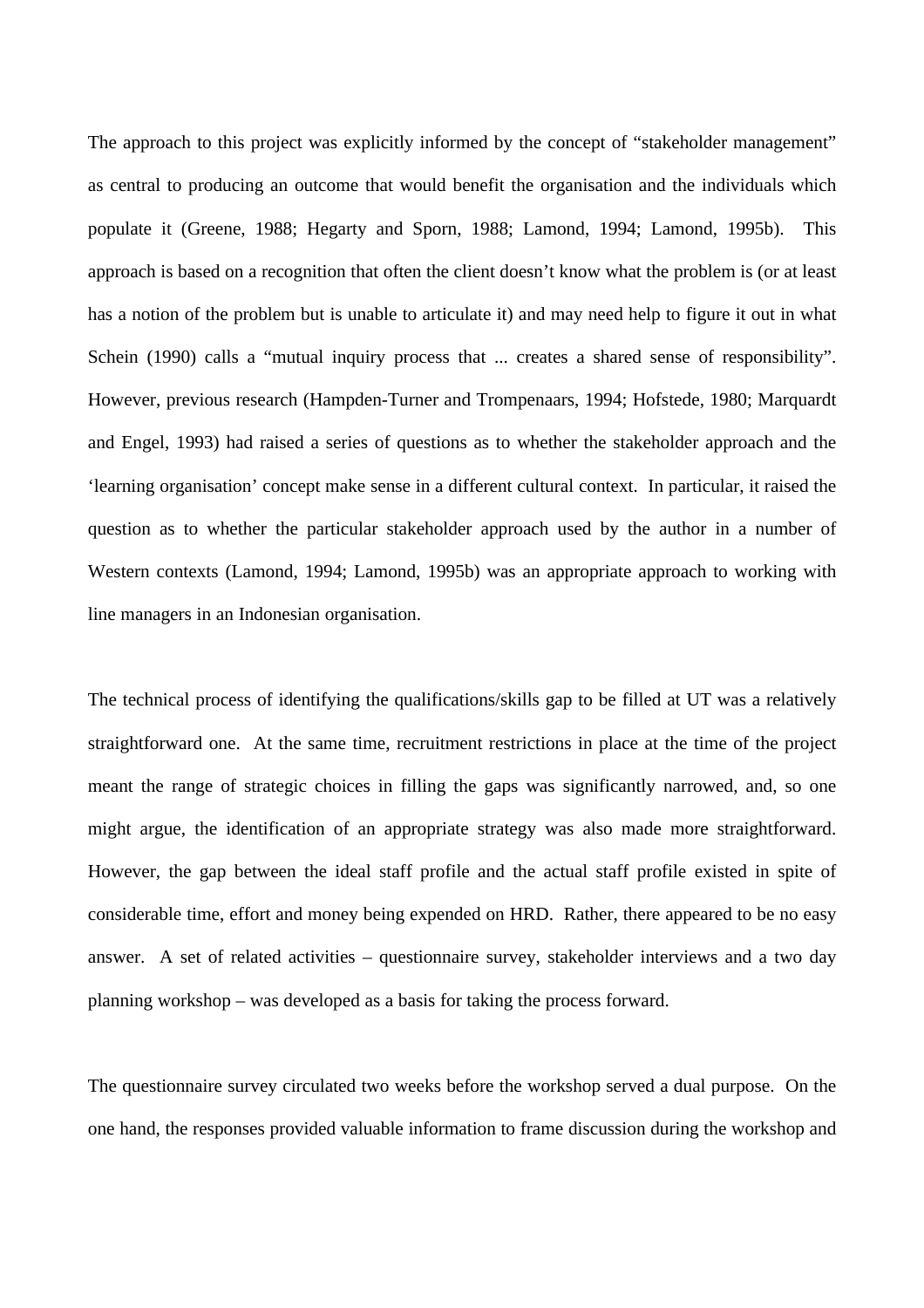so give it a meaningful structure. More importantly, it introduced the respondents to the idea of HRD as a strategic activity with benefits for the organisation and individuals alike. Further, it made explicit the notion of a responsibility for HRD beyond the staff development unit. This view was reinforced in stakeholder interviews that supplemented the questionnaire data gathering. The workshop then became the vehicle whereby the responses from the questionnaire and the interviews could be examined in a non-identifying, and therefore non-threatening, way.

The results of the questionnaires, interviews and the workshop, showed there was a consensus about what the problems were and how they should be tackled. What was needed was a mechanism that would make this consensus explicit, and so provide the momentum for the actions by which the problems would be addressed. This would not be achieved simply by circulating a statement of the desired qualification profile and encouraging managers to ensure people had the development opportunities (as experience to this point had unfortunately shown). Instead, it was the workshop and its attendant processes that provided such a mechanism.

Again, it would not have been sufficient to represent the data so gathered in a report form and submit it to the decision-makers. The aim was not to get agreement to a pre-packaged set of phrases but to facilitate the fashioning of a set of phrases that had meaning for the participants. Recognition by the participants of the consensus that existed came about through the small group discussions and in the plenary sessions that followed. As a consequence, the final document submitted to the Rector of UT was less a report than a communiqué from the workshop participants.

The subsequent establishment of a HRD Unit at UT and the implementation of its charter of responsibilities represent a positive response to a generally acknowledged problem. They also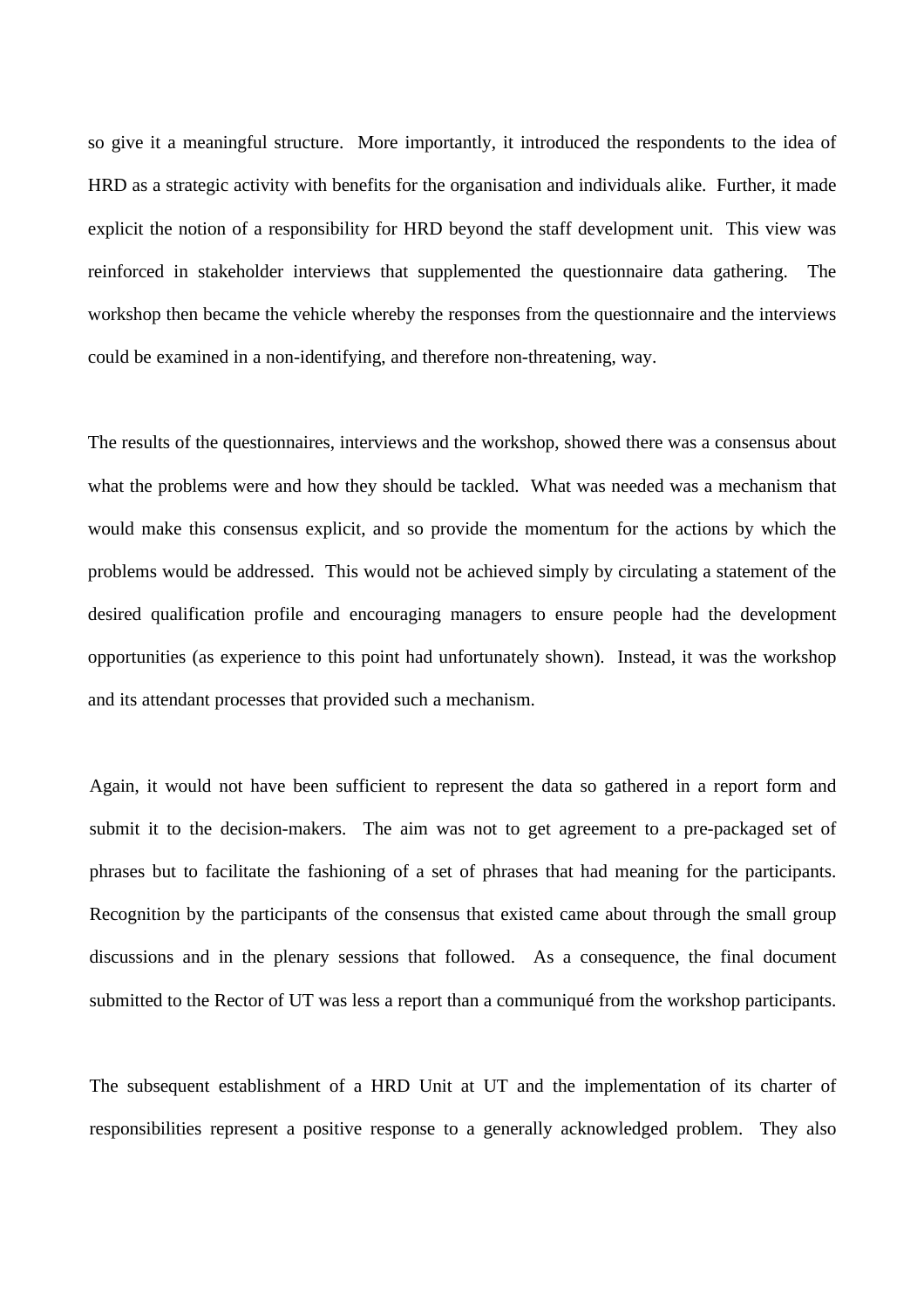highlight the importance of developing a common understanding of the problem and reaching agreement about its solutions as a basis for gaining the commitment of the key stakeholders to their successful implementation. In this regard, it was the stakeholder management approach which enabled the technical aspects of human resource planning to be embedded in an organisational process in a way that established HRD as an ongoing activity which is the responsibility of every individual, faculty and administrative unit at UT. More importantly, it appears that both the stakeholder approach and the learning organisation concept can be successfully translated but not merely transported to different cultural contexts. Ideas that constitute common sense in one cultural context may need, at the very least, a process for coming to understand their value in another.

# **CONCLUSION: LESSONS FOR MANAGEMENT SCHOLARS IN AN ERA OF GLOBALISATION**

We have reached a time when we are being encouraged, inappropriately, to throw off the shackles of old theories and embrace new paradigms in the name of globalisation (*cf* Lamond, 1996a). If there are lessons to be learned for management scholars, they centre on the idea that globalisation cannot be another word for homogenisation. Rather we need to understand some of the challenges for managers in this era of globalisation as related to their capacity to:

- Master *many different* competitive environments, some of which will be complex, fast-changing and possibly unfamiliar
- Manage relationships with customers, suppliers, partners, owners, colleagues and workforces *of all backgrounds*
- Master *all* the drivers of competitive success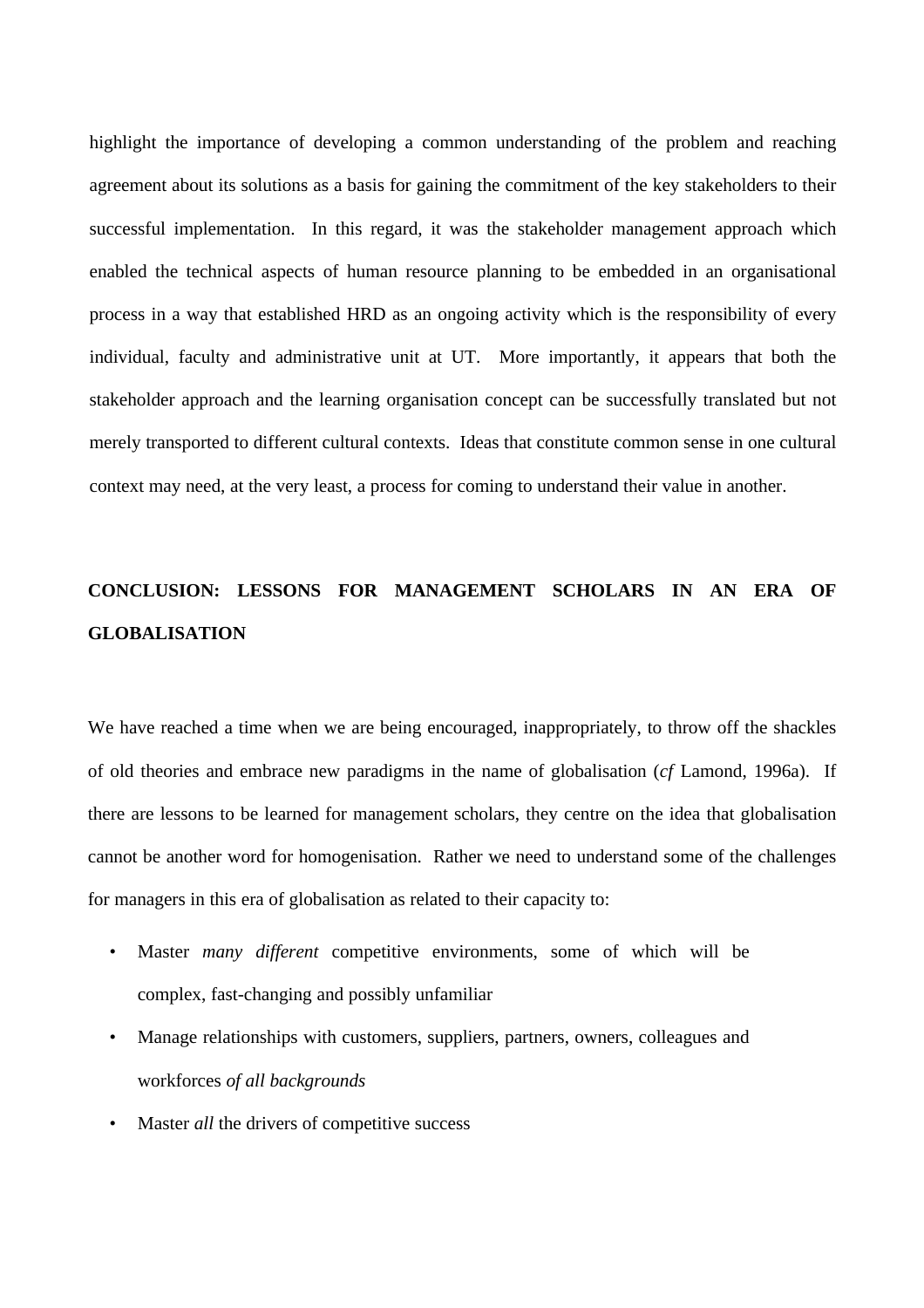- Lead organisations of *many different* designs
- Work well with *all sorts* of colleagues

There is little room in this list to suggest unitary ends or that a manager can respond effectively with 'common sense' that is matched by a management education program narrowly based on rationality and 'scientific' knowledge. Rather, if managers are to respond effectively to these challenges, they are likely to need a 'classical' education of the kind recommended by Carter, Nicholson and Barlow (1995:1269) that

- is intellectually testing and broadcasting
- is paradigm and world view challenging; not limited to Western and Judeo-Christian traditions;
- includes world studies in economics, histories, religions, traditions, cultures
- includes detailed knowledge of basic business skills and management tools
- includes organisational theory; communication skills; motivational psychology;
- provides an understanding of public policy issues

In the introduction, it was noted that a recent critique of management fads and fashions (Micklethwait and Wooldridge, 1997) characterised management as an immature discipline. It is to be hoped that the pimply-faced teenage angst of which they speak is a phase through which it will not take another hundred years to pass. Whether this is an prolonged process depends, at least in part, on the extent to which we, as management scholars, are able to separate the common sense from the conventional wisdom and apply it in our research and teaching.

# **References**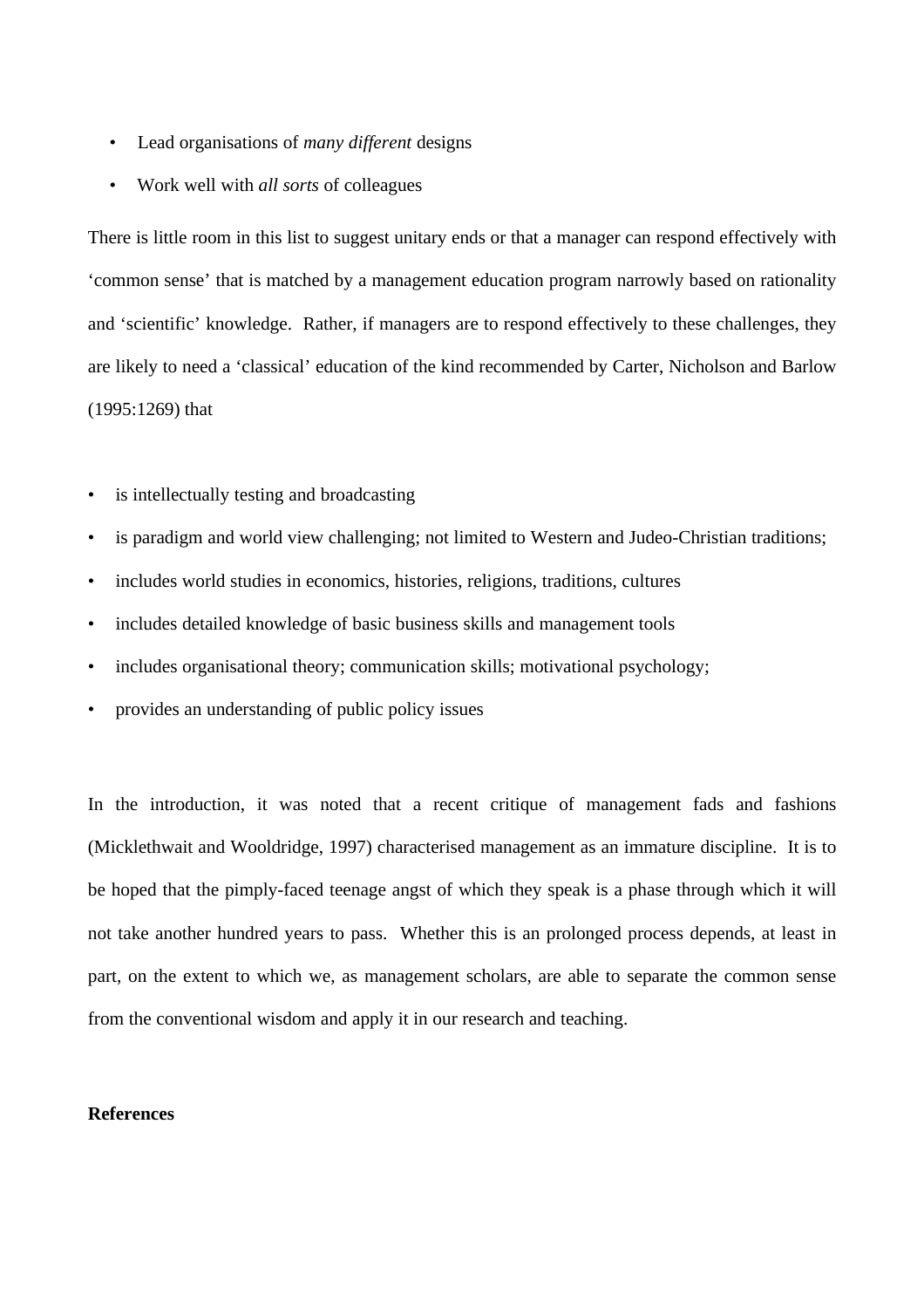Baburoglu, O. (1994) *Bootstrapping Organizational Renewal in Business Schools: An Action Research Experiment*. Paper presented at the 14th Strategic Management Society Conference, HEC, Jouy-en-Josas France, 20-23 September.

Bolman, L. and Deal, T. 1997. *Reframing Organisations* (2<sup>nd</sup> Ed) San Francisco: Jossey-Bass.

Brubaker, R (1984) *The Limits of Rationality: An Essay on the Social and Moral Thought of Max Weber*, London: Allen &Unwin.

Bryson, L. (1987) A game of strategies? *Australian Society*, November 1987, 29-31.

Carter, C, Nicholson, J and Barlow, M (1995) The Australian Manager of the Twenty-first Century; in Commonwealth of Australia *Report of the Industry Task Force on Leadership and Management Skills: Research Report Volume 2* (Chair: David Karpin) Canberra: Australian Government Printing Service, 1223-1288.

Clegg, S (1979) *The Theory of Power and Organisations*. London: Routledge & Kegan Paul.

Cole, R. (1988) The public sector: The conflict between accountability and efficiency. *AJPA, XLCVII(3)*, 223-232.

Commonwealth of Australia (1995a) *Report of the Industry Task Force on Leadership and Management Skills:* (Chair: David Karpin) Canberra: Australian Government Printing Service.

Commonwealth of Australia (1995b) *Report of the Industry Task Force on Leadership and Management Skills: Research Report Volumes 1 & 2 (Chair: David Karpin) Canberra: Australian* Government Printing Service

Considine, M. (1988) The corporate management framework as administrative science: A critique. *AJPA*, *XLVII(1)*, 4-18.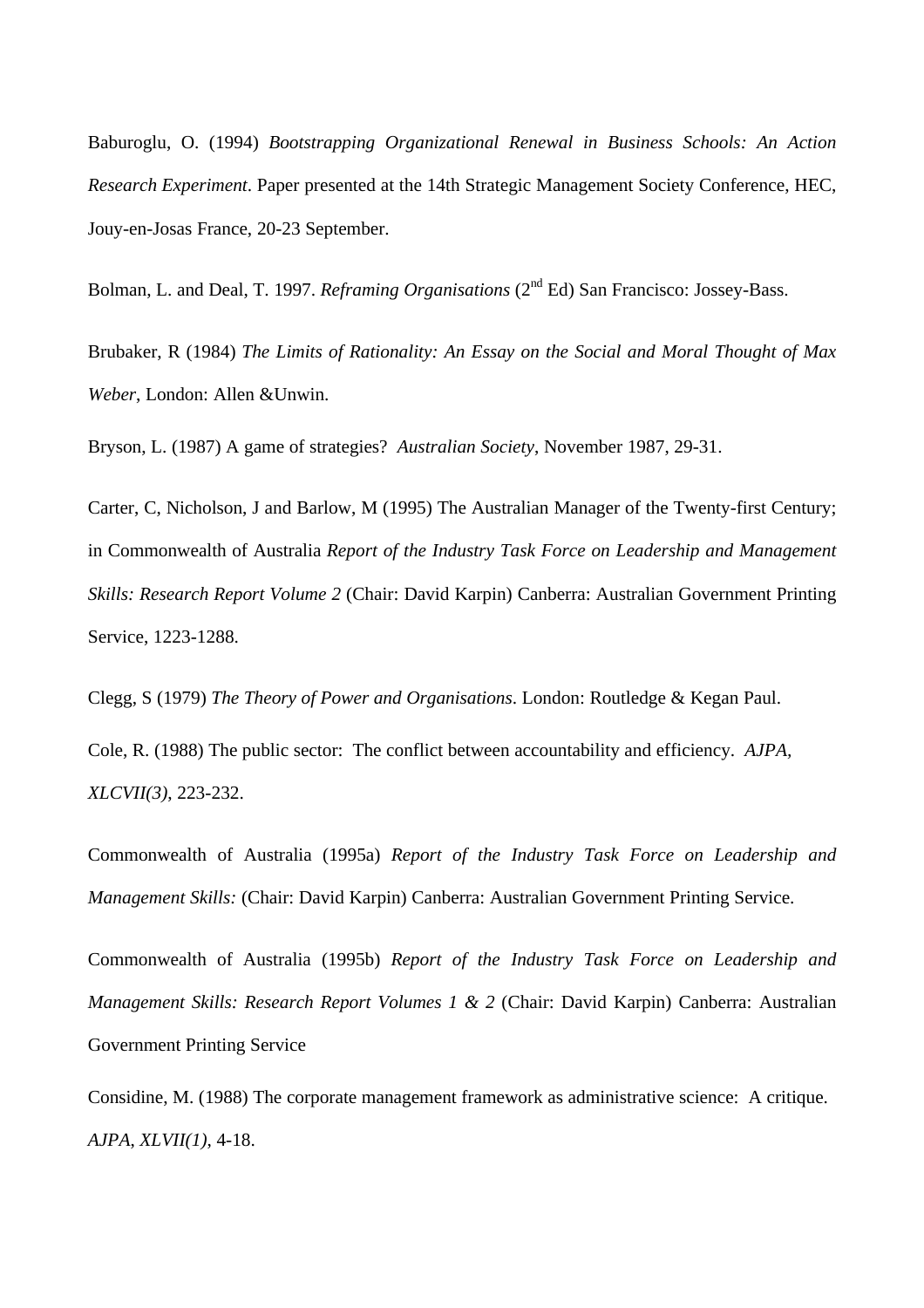Delbridge, A and Bernard, JRL (1988) *The Macquarie Concise Dictionary* (2n Ed) Macquarie University: Macquarie Library.

Greene, J. (1988) Communication of results and utilization in participatory program evaluation. *Evaluation and Program Planning*, *11(3)*, 41-351.

Hampden-Turner, C. and Trompenaars, F.(1994) *The Seven Cultures of Capitalism* London: Piatkus.

Harris, A. (1989) Corporate Management: A Departmental View, in Davis, G., Weller, P. and Lewis, C. (eds) *Corporate Management in Australian Government*. Melbourne: Macmillan, 48- 63.

Hegarty, T. and Sporn, D. (1988) Effective engagement of decision-makers in program evaluation. *Evaluation and Program Planning, 11(3)*, 35-339.

Hofstede, G. (1980) *Culture's Consequences* London: Sage.

Holmes, M. (1989) Corporate Management: A View from the Centre, in Davis, G., Weller, P. and Lewis, C. (eds) *Corporate Management in Australian Government.* Melbourne: Macmillan, 29-47.

Keating, M. (1989) Quo Vadis? Challenges of Public Administration *AJPA*, *48(2)*, 123-131.

*Labor Times,* March 1991,*4(8),* 5

Lamond, D.A. (1998) Back to the Future: Lessons from the Past for a New Management Era; in G Griffin (ed) *Management Theory and Practice: Moving to a New Era*. Melbourne: Macmillan, 3-14.

Lamond, D.A. (1997a) *Henry v Henri: Irreconcilable differences or just a misunderstanding?* Presented at the British Academy of Management Conference, London, United Kingdom, 8-11 September.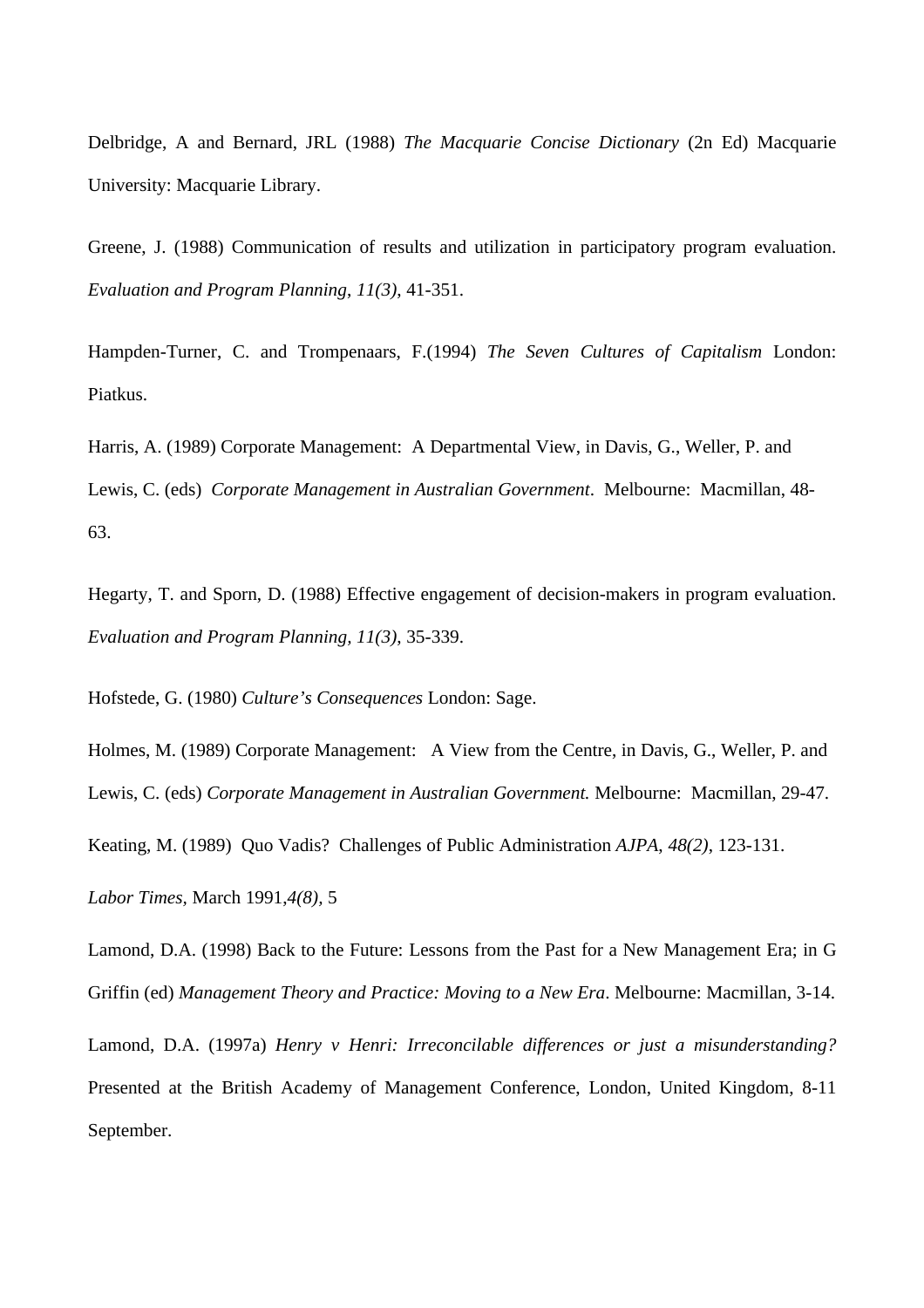Lamond, D.A. (1997b) Humanizing the human resource planning process: HRD at Universitas Terbuka, *Asia Pacific Journal of Human Resources*, *35(1)*, 90-100.

Lamond, D.A. (1996a) Karpin on management: Is that all managers should be doing? *Journal of the Australian and New Zealand Academy of Management*, *2(1)*, 21-35.

Lamond, D.A. (1996b) *Human Resource Development: An Indonesian case study.* Presented at the International Human Resource Management Conference, San Diego, California, 24-28 June.

Lamond, D.A. (1995a) *Management education in Australia after Karpin: Lessons for the Asia-Pacific Region,* Invited paper presented to the APEC HRD Conference on SMEs, Taiwan, 8-10 November.

Lamond, D.A. (1995b) Using consulting projects in management education: The joys and jitters of serving two masters. *Journal of Management Development*, *14(8)*, 60-72.

Lamond, D.A. (1995c) Dilemmas of measuring performance in a government trading enterprise: The State Bank of New South Wales, *Australian Journal of Public Administration, 54(2)*, 262-272.

Lamond, D. (1994) *Management Consulting Projects as Action Learning in an Australian MBA Program.* Paper presented at the 14th Strategic Management Society Conference, HEC, Jouy-en-Josas France, 20-23 September 1994.

Lamond, D.A. (1991) Establishing a Senior Executive Service: The New South Wales experience. *Australian Journal of Public Administration, 50(4)*, 505-514.

Lamond, D.A. (1990) The irrational use of Weber's ideal types. *Australian Journal of Public Administration, 49(4)*, 464-473.

Lane, L and Wolf, J (1990) *The Human Resource Crisis in the Public Sector.* New York: Quorum Books.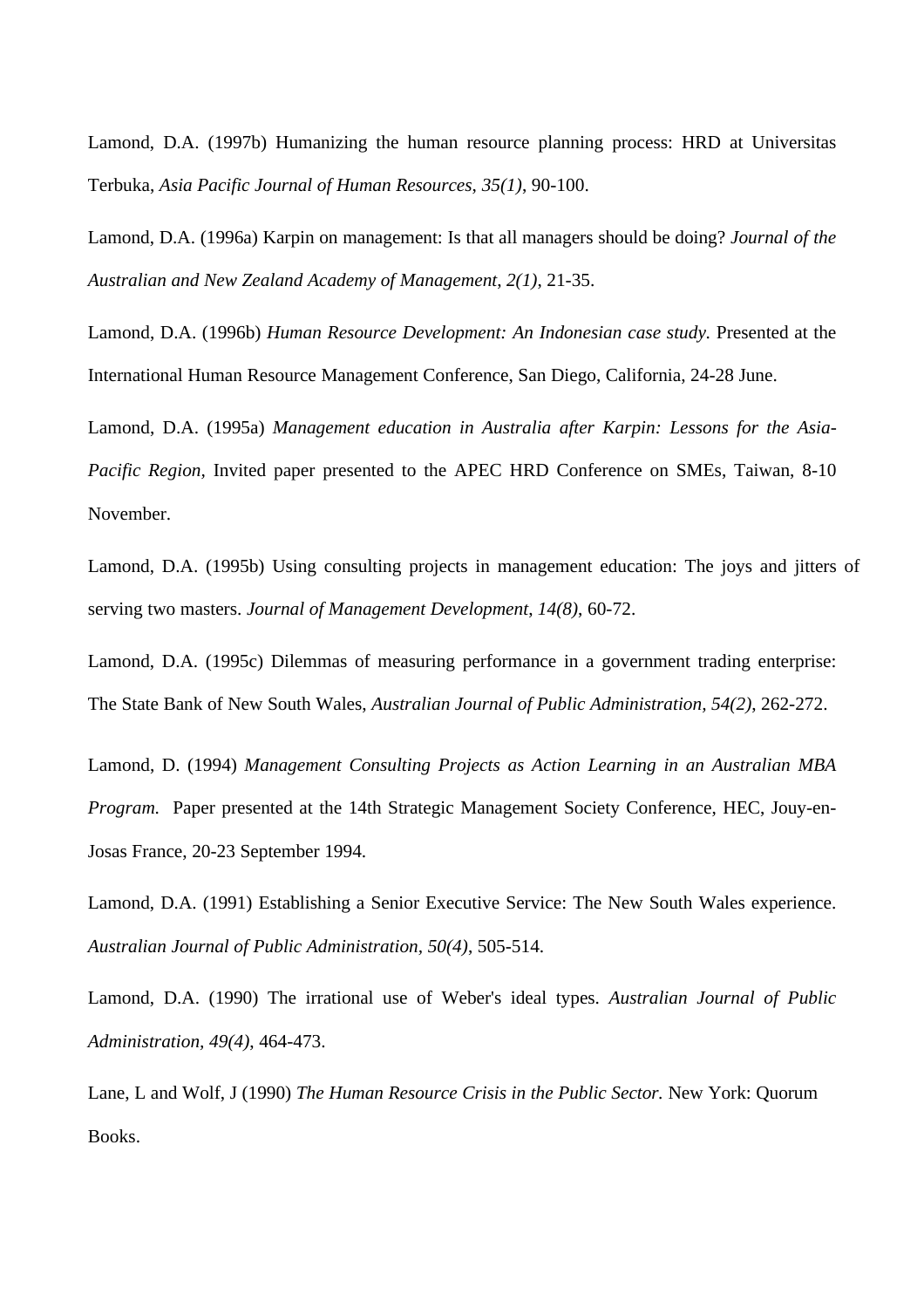McBride, H (1993) The art of managing people, in *Business Review Weekly,* 16 April, 58.

March, J and Simon, H (1993) *Organizations* (2nd Ed) Cambridge, Mass: Blackwell

Marquardt, M.J. and Engel, D.W. (1993) HRD competencies for a shrinking world. *Training & Development, 47(5),* 59-65.

Micklethwait, J and Wooldridge, A (1997) *The Witch Doctors: What the management gurus are saying, why it matters and how to make sense of it*. London: Mandarin

Midgley, DF (1995) "The need for leadership and management skills" in Commonwealth of Australia (1995b) *Report of the Industry Task Force on Leadership and Management Skills: Research Report Volume 1* (Chair: David Karpin) Canberra: Australian Government Printing Service, pp 21-74

Morden, T (1995) International culture and management *Management Decision, 33(2*), 16-21.

Morgan, G. (1997) *Images of Organisation* (2<sup>nd</sup> Ed). Thousand Oaks, Ca.: Sage.

Painter, M. (1988) Public management: Fad or fallacy. *AJPA,*, *XLVII(1)*, 1-3.

Paterson, J. (1988) A managerialist strikes back. *AJPA*, *XLVII(3)*, 287-295.

Plumptre, T. (1988) *Beyond the Bottom Line: Management in Government*. Halifax: The Institute for Research on Public Policy,

Schein, E. H. (1990) A general philosophy of helping: Process consultation. *Sloan Management Review*, Vol. 31, 57-64.

Steketee, M (1991) Clampdown required on greed *Sydney Morning Herald* 2 April 1991, p10 Thomas, AB (1993) *Controversies in Management*. London: Routledge.